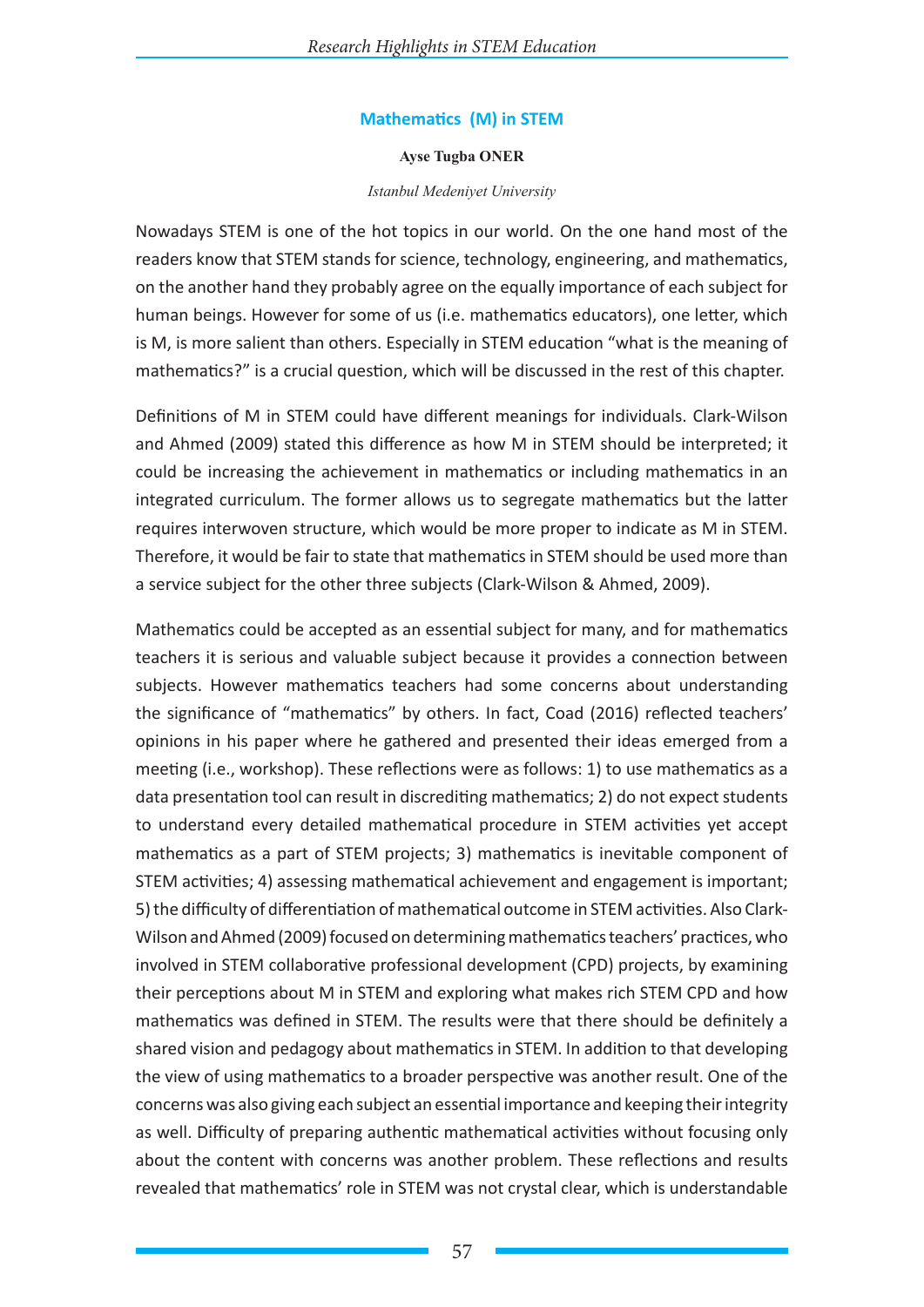because I believe mathematics' role in STEM is not just about only being a subject it also has different roles. Even though mathematics as an academic subject is not included in a STEM activity, this does not mean it is not included because from my standpoint M in STEM also means "mathematical thinking and understanding", "mathematical problem solving", "mathematical reasoning", and " mathematical modelling".

## **Mathematical Thinking and Understanding**

Instead of teachers teaching students any rule about any subject with rote memorization, teaching them a style of thinking is in need of today's world (Winchester, 2007). Mathematical thinking is a style of thinking that is an interrogation of our world (Winchester, 2007), and therefore it is used widely in educational context. For instance, a teacher, who searched for the definition of mathematical thinking to ensure that she conveys thinking mathematically to her students, realized that the symptoms in mathematical thinking were actually "generic thinking skills and could be applied to all subjects and problems that we encounter in life" (Pitt, 2002, p. 4). This is exactly what educators are looking for in STEM projects- thinking skills required to solve real-life problems. Therefore, mathematical thinking is one of the reasons why "M" needs to be considered as an essential element of STEM.

There is not a specific and one definition of mathematical thinking (Lane, 2005; Sternberg, 1996). Researchers focused on analyzing, conjecturing, proving, reasoning, justifying, formalizing, generalizing, and advanced thinking (Ball, 2002; Dreyfus, 1990; Lane, 2005; Mason, Burton & Stacey, 2010; Polya, 1954; Selden & Selden, 2005). Sternberg (1996) addressed different explanations of mathematical thinking made by researchers, organized all approaches, and categorized these approaches as psychometric, computational, anthropological, pedagogical, and mathematical. Sternberg (1996) pointed out following abilities as mathematical thinking according to different approaches: Fluid intelligence (i.e., the importance of sequence and speed or reasoning), crystallized intelligence (i.e., the importance of knowledge and language skills), memory ability, visual apprehension (Carroll, 1996), information-processing (i.e. quantitative & qualitative reasoning) (Mayer & Hegarty, 1996), analogical thinking (Ben-Zeev, 1996), and creative thinking. Especially Ben-Zeev's (1996) explanation of mathematical thinking was dramatic because analogical thinking in mathematics occurs when "one forms a mapping between past problems one has solve and the present problem one is seeing to solve, and also when one seeks to see the relations among a set of problems one needs to solve in the present" (Sternberg, 1996, p. 307).

This explanation shows us that this style of thinking is actually what commonly used in STEM projects or challenges. Starting from this point of view, it would be unfair not to state the mathematical thinking as a part of STEM.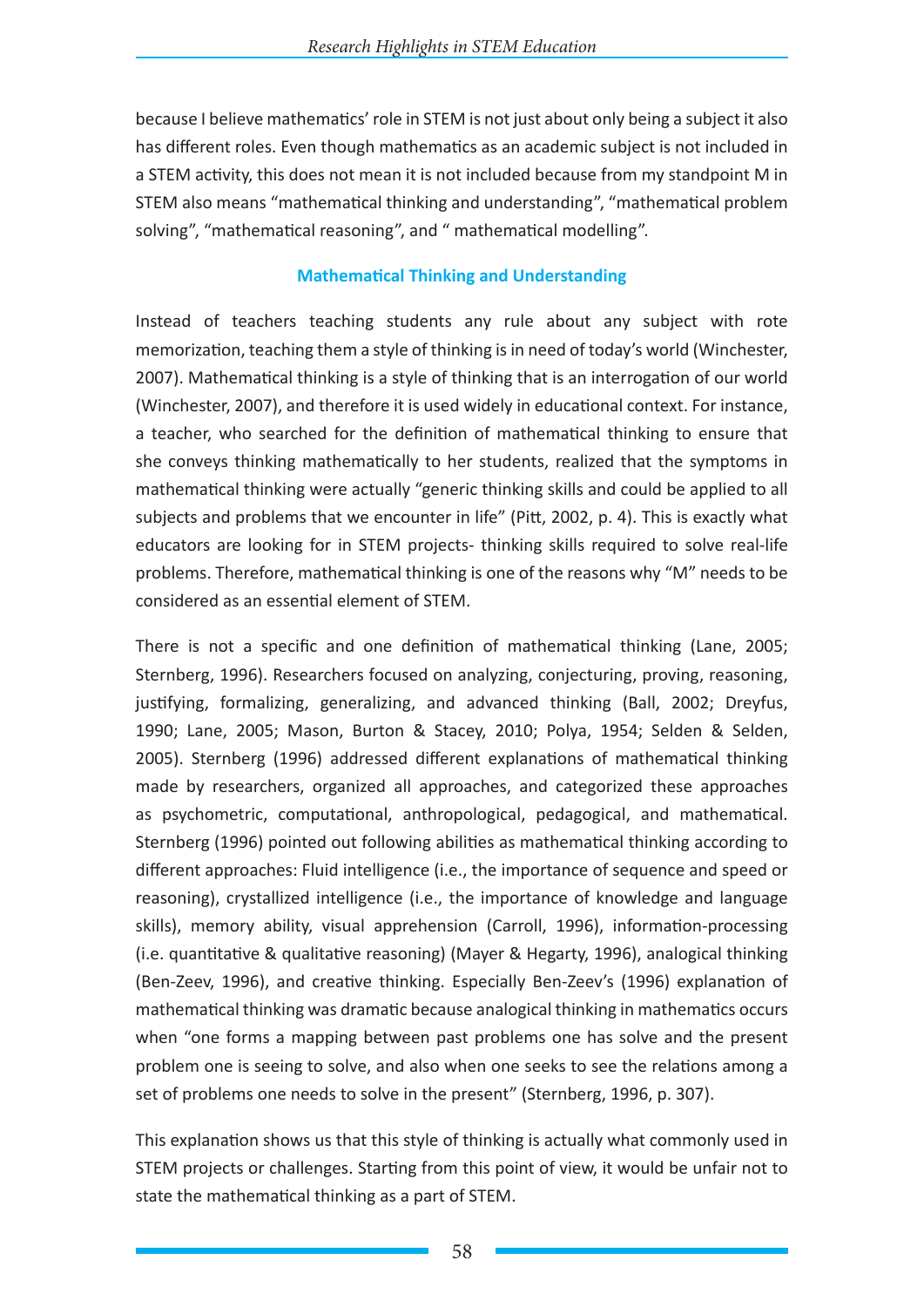# **Mathematical Problem Solving**

STEM projects or activities start with a problem, which can be real-life problem or a problem expecting to motivate students and brought to class by teacher. The very first step of STEM activities is to understand or determine the problem, which is the foundation of other steps. Lack of depth and comprehensive understanding of a problem situation could end with undesired results. Therefore, understanding the problem is essential to complete STEM projects. When this first step is ensured, changes on the rest would be acceptable with regard to situation, project, or activity, etc.

After understanding the problem, students would be expected to solve the problematic situation. Solving problem does not have to be related with mathematics because the definition of 'problem' is more generic. However, even though students do not solve any mathematical problem as content, they would still involve in problem solving process. Mathematical problem solving strategies were elaborated by Polya (1957) for mathematics: understanding problem, devising a plan, carrying out the plan, and looking back. These strategies "help an individual to understand a problem better or to make progress toward its solution" (Schoenfeld, 1985, p. 23) and when these strategies are examined, they are obviously vital steps to solve any kind of given problem. Thus, when students actually solve any problem situation, they actually use the ability of problem solving. Therefore problem solving is an essential, unignorable, and necessary ability to be used during STEM projects.

# **Mathematical Reasoning**

In STEM practices, mathematical knowledge and understanding are inevitable elements. Reasoning -a component of these elements- was stated as "the principal instruments for developing mathematical understanding and for constructing new mathematical knowledge" (Ball & Bass, 2003, p. 30). The importance of reasoning was mentioned in mathematics and science standards from different aspects. For instance, reasoning and proof was one of the five process standards in Principles and Standards for School Mathematics; therefore, reasoning was emphasized several times in Common Core State Standards for Mathematics (CCSSM) as well. The idea of reasoning were also emphasized in Next Generation Science Standards Practices (NGSS) (e.g., constructing explanations and designing solutions, engaging in argument from evidence).

These standards (i.e., CCSSM and NGSS) not only shapes states' standards but also are used as resource while comparing other countries' standards. The stress on reasoning in both science and mathematics standards is an indicator of mathematical reasoning being a necessary element in STEM.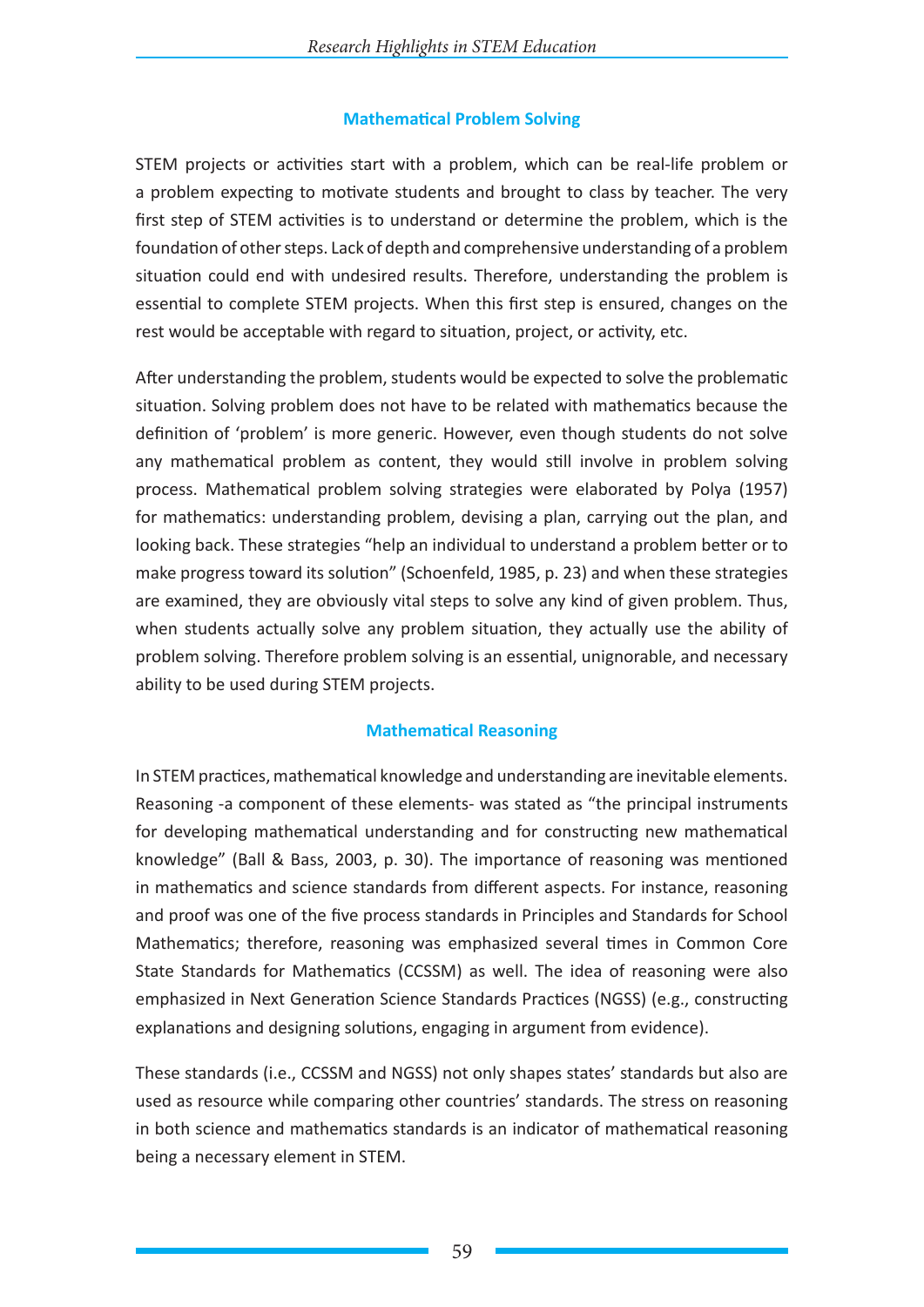Mathematical reasoning was defined differently by researchers. Ball and Bass (2003) stated two types of reasoning: reasoning of inquiry and reasoning of justification. The former was a process when mathematical reasoning was used during exploration of new ideas and the latter was used during proving mathematical claims. Reasoning of justification in mathematics was consisted of two parts: the base of public knowledge and mathematical language (Ball & Bass, 2003). The base of public knowledge was basically defined as the knowledge known by and explicit for every individual in the community (e.g., students, teachers, mathematicians). Mathematical language was symbols, terms, representations etc. that was used to communicate in the community for clarity of mathematical ideas, claims and so on. Structural and process aspects of mathematical reasoning was elaborated in Jeanotte and Kieran's (2017) study. The structural aspects of mathematical reasoning were listed as deductive, inductive and abductive. The emphasis in these aspects were on being true, likely, or generating data and justification in the best way, respectively. Regarding process aspect of mathematical reasoning, searching for similarities and differences, validating, and exemplifying were other components (Jeanotte & Kieran, 2017). Generalizing, conjecturing, identifying a pattern, comparing, and classifying were listed as processes of mathematical reasoning related searching for similarities and differences. Validating, justifying, and proving dealt with the changing the epistemic value one way or another, modifying the epistemic value with data or support, and modifying the epistemic value with data or support from being likely to true, respectively (Jeanotte & Kieran, 2017). Lastly, exemplifying was defined as a mathematical reasoning process covers previous two process related aspects: searching for similarities and differences, and validation (Jeanotte & Kieran, 2017).

Generally as the last phase of STEM PBL activities ends with communication and reflection of students' outcomes (Capraro, Capraro, & Morgan, 2013), especially if engineering design process is followed. When students perform this last phase, they also use their reasoning ability. They need to explain their ideation and the reason why they choose to solve problem in their specific way. This process requires reasoning abilities such as justification, proving, and validation. For instance, when students were asked to explain their reasoning while solving given task, they used variety of representations such as analogy, diagrams, verbal or written statements to form conjectures, generalize, explain, validate and justify (Vale et al., 2017).

These types of representations were mostly used to perform engineering design process' steps during STEM PBL activities. Therefore, mathematical reasoning is an inevitable skill required in STEM education.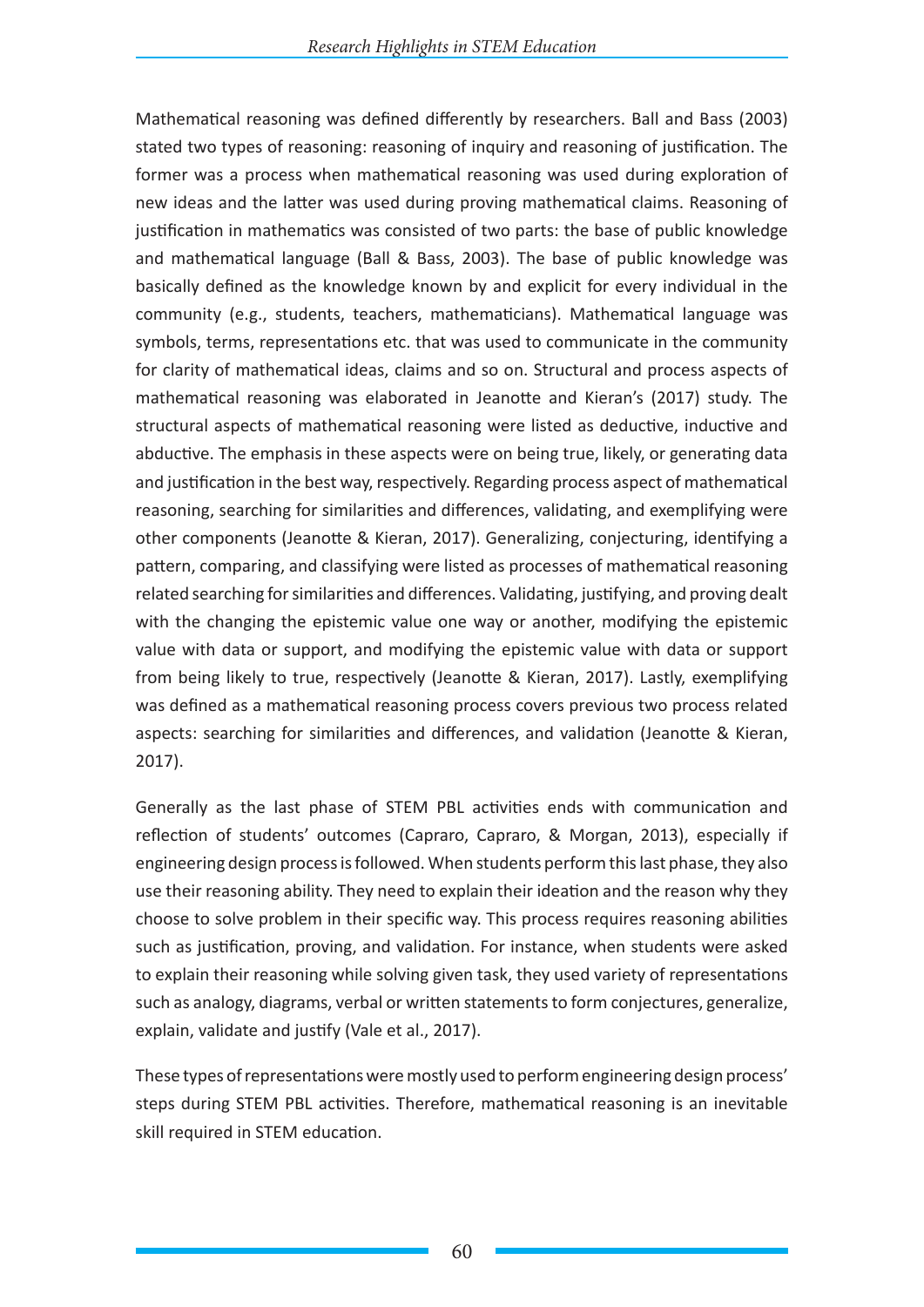## **Mathematical Modelling**

Mathematical modelling is almost an inevitable process in today's world. Mathematical modelling is "the process of solving problems set in the real world" (Berry, 2002, p. 214). It is actually a transition between real world and mathematics and during this transition the structure of real-life situations are probed through mathematics (Erbas et al., 2014). Researchers did not have a consensus about perspectives on this topic but they agreed on that mathematical modelling is in need when real word situation problems are solved (e.g., Berry, 2002; Blum & Borromeo Ferri, 2009; Niss, 2012).

Mathematical modelling was classified according to its usage in problem situations- as a vehicle or content. When mathematics was used as an aid to introduce or understand other curricular materials, it was used as vehicle; when mathematics was used to learn, improve and apply mathematical knowledge to solve real life problems, it would be used as content (Galbraith, 2012). In addition to that Kaiser (2005) and Kaiser and Sriraman (2006) classified different perspectives of modelling and listed as: a) realistic or applied, b) contextual, c) educational, d) socio-critical, e) epistemological and f) cognitive. Even though different explanations existed in the literature, the modelling process was defined almost similar by researchers.

Mathematical modelling process definition had variaty (Galbraith, 2012; Galbraith & Stillman, 2006; NCTM, 1989; Pedley, 2005) in literature however fundamental phases were similar and as following: 1) understanding the given situation; 2) formulating a mathematical model; 3) analyzing and solving the model; 4) comparing model with reality and validating; 5) revisiting the process if necessary. When STEM activities' design process was examined, STEM design phases included most of them (Capraro et al., 2013), so these steps are subpart of STEM design process. Therefore, even though STEM projects does not include mathematics as content in it, mathematical modelling would be part of these projects, thus 'M' would be automatically included.

# **Conclusion**

STEM education is a popular subject for many countries, however we all know applying STEM education truly in schools require many changes. These changes extend from curriculum to teachers. When we think about all these requirements to establish wellapplied STEM activities, hierarchically curriculum could be listed at the top. However it is so remarkable not to come across with connections among standards of STEM subjects in curriculum, whereas for instance most science standards already include mathematics and mathematical procedure in it. Therefore even though assuming not to include mathematics as a subject in STEM activities seems possible, when science or other two disciplines involves in STEM projects, mathematics indirectly involves as well. Thus, the importance of 'M' in STEM is impossible to ignore.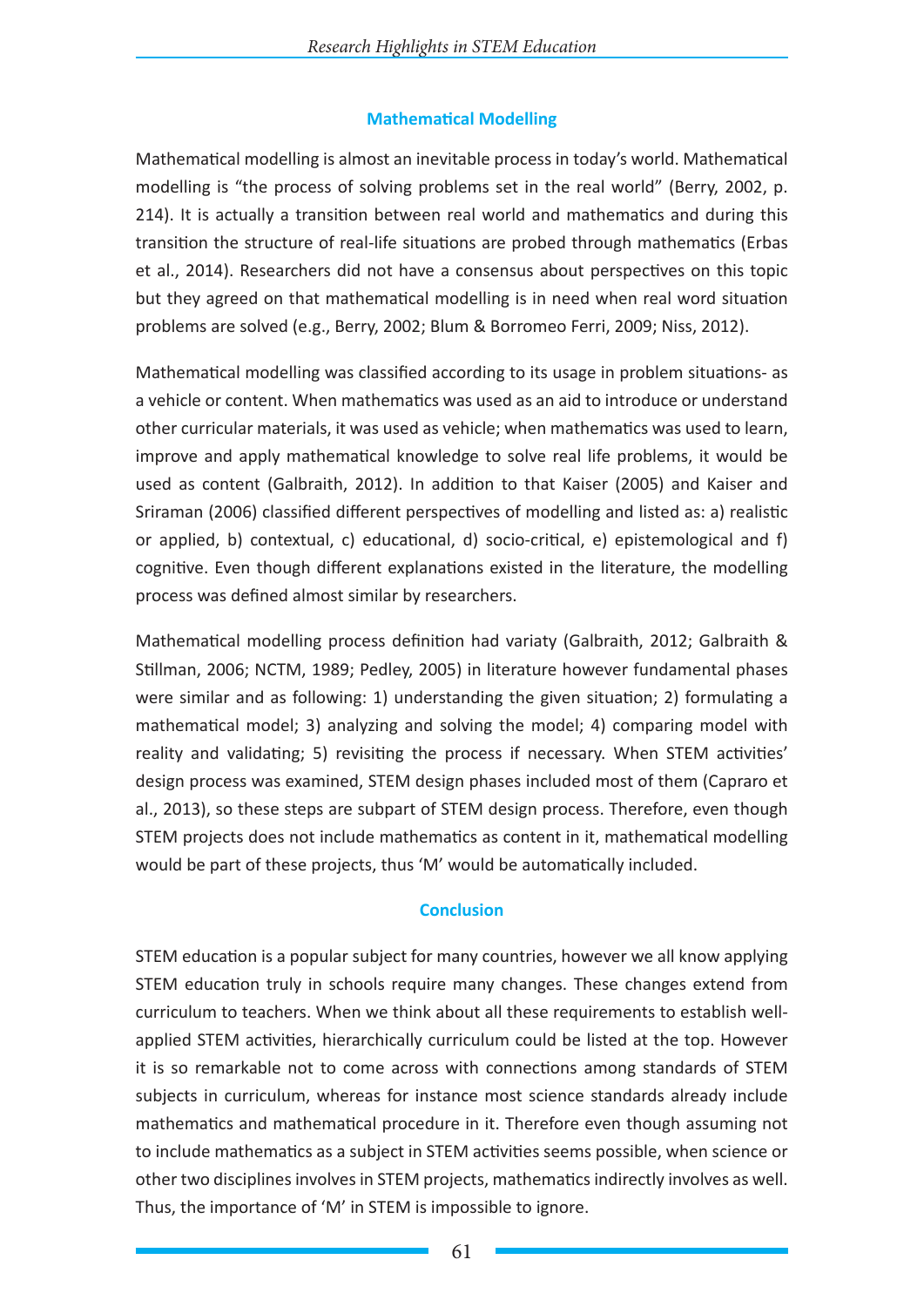In this chapter, how "Mathematics" in STEM would be an unavoidable part of STEM and how it should be perceived other than being a subject was emphasized, because mathematics is "the world's single largest educational subject … applied in a multitude of different ways in a huge variety of extra-mathematical subjects, fields and practice areas" (Niss, 2012, p. 49). Studies revealed that mathematics is a very important subject for students' STEM degree or career choice. Students' mathematics achievement predicted their STEM degree attainment (Tai, Sadler, & Mintzes, 2006; Tyson, Lee, Borman, & Hanson, 2007) and mathematics was one of the important factors explaining STEM career choices (Nicholls, Wolfe, Besterfield-Sacre, & Shuman, 2010). In addition to that STEM environments in early years increased their mathematics achievement compared to others (Oner, 2015). These results showed that mathematics is an essential subject to shape students' future but this does not mean it is not possible to arrange a STEM activity not involving mathematics as subject (i.e. content) when it is needed. What I would like to emphasize is that notwithstanding 'M' in STEM is not obviously included in any activity, it is still would be used as 'mathematical thinking and understanding', 'mathematical problem solving', 'mathematical reasoning', and/or 'mathematical modelling'.

### **References**

Ball, B. (2002). What is mathematical thinking? *Mathematics Teaching, 181*, 17-19.

- Ball, D. L., & Bass, H. (2003). Making mathematics reasonable in school. In J. Kilpatrick, W. G. Martin, & D. Schifter (Eds.) *A research companion to principles and standards for school mathematics* (pp. 27-44). Reston, VA: National Council of Teachers of Mathematics.
- Ben-Zeev, T. (1996). When erroneous mathematical thinking is just as "correct": The oxymoron of rational errors. In R. J. Sternberg, & T. Ben-Zeev (Eds.) *The nature of mathematical thinking* (pp. 55-80). Mahwah, NJ: Lawrence Erlbaum Associates.
- Berry, J. (2002). Developing mathematical modelling skills: The role of CAS. *Zentralblatt für Didaktik der Mathematik, 34*(5), 212-220.
- Blum, W., & Borromeo-Ferri, R. (2009). Mathematical modelling: can it be taught and learnt?. *Journal of Mathematical Modelling and Application, 1*(1) 45-58.
- Capraro, R. M., Capraro, M. M., & Morgan, J. (2013). *STEM project-based learning: An integrated science, technology, engineering, and mathematics (STEM) approach*  (2nd edition). Rotterdam, The Netherland: Sense.
- Carroll, J. B. (1996). Mathematical abilities: Some results from factor analysis. In R. J. Sternberg, & T. Ben-Zeev (Eds.) *The nature of mathematical thinking* (pp. 3-26). Mahwah, NJ: Lawrence Erlbaum Associates.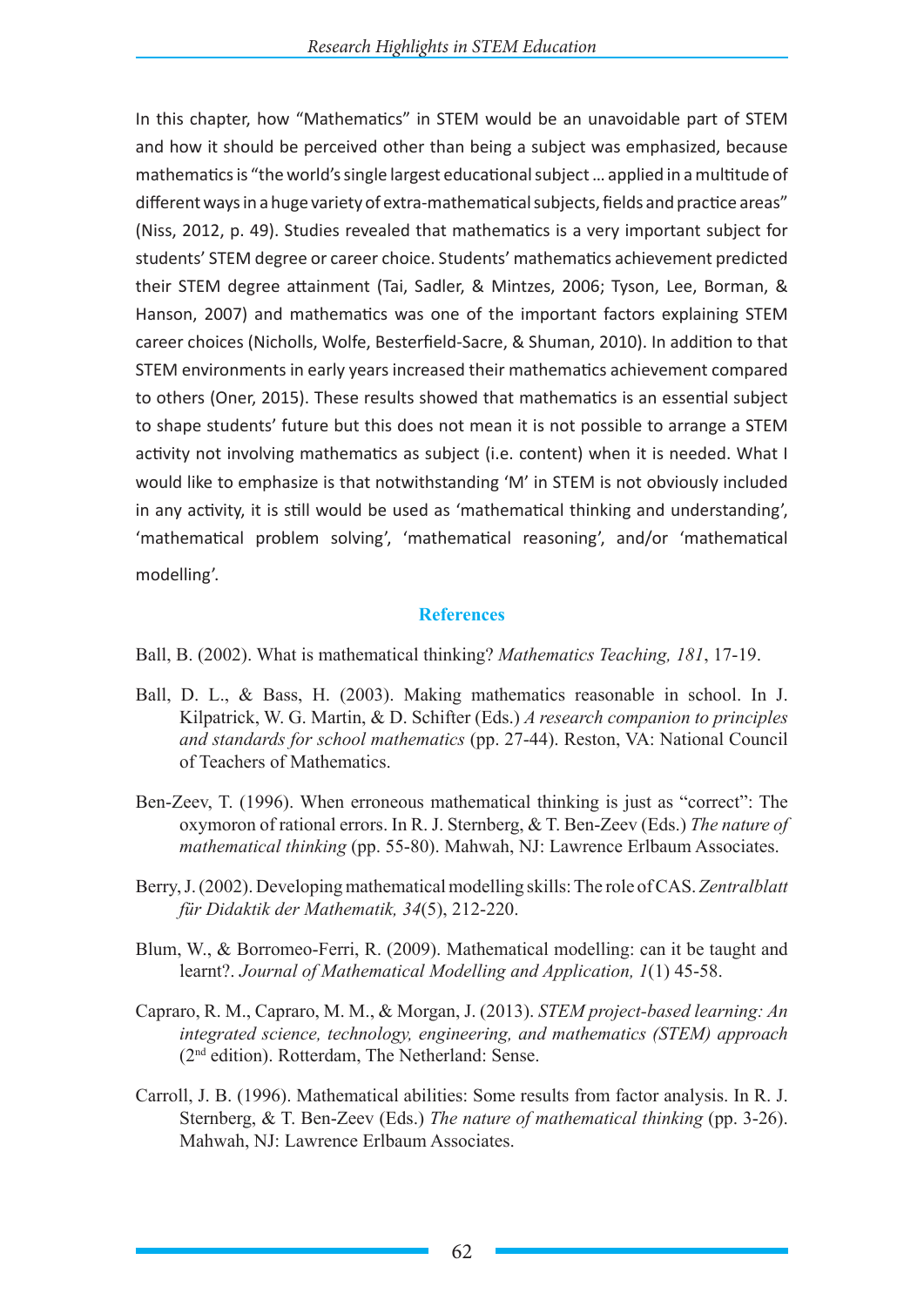- Clark-Wilson, A. & Ahmed, A. (2009). *Optimising the M in STEM: Researching collaborative CPD models that address the 'M' in the STEM agenda*. Chichester, UK: University of Chichester.
- Coad, L. (2016). The M in STEM what is it really? *Australian Mathematics Teacher, 72*(2), 3-6.
- Dreyfus, T. (1990). Advanced mathematical thinking. In P. Nesher & J. Kilpatrick (Eds.), *Mathematics and cognition: A research synthesis by the International Group for the Psychology of Mathematics Education* (pp. 113–134). Cambridge, UK: Cambridge University Press.
- Erbas, A. K., Kertil. M., Cetinkaya, B., Cakiroglu, E., Alacaci, C., & Bas, S. (2014). Mathematical modeling in mathematics education: Basic concepts and approaches. *Educational Sciences: Theory and Practice, 14*(4), 1621-1627.
- Galbraith, P. (2012). Models of modelling: Genres, purposes or perspectives. *Journal of Mathematical Modelling and Applications, 1*(5), 3-16.
- Galbraith, P., & Stillman, G. (2006). A framework for identifying student blockages during transitions in the modelling process. *Zentralblatt für Didaktik der Mathematik, 38*(2), 143 – 162.
- Jeannotte, D., & Kieran, C. (2017). A conceptual model of mathematical reasoning for school mathematics. *Educational Studies in Mathematics, 96,* 1-16.
- Kaiser, G. (2005). Introduction to the Working Group "Applications and modelling" (G14) *Proceedings of the 4th European Congress of Mathematics Education*, in St. Feliu de Guixols, Spain, Feb 16-22, 2005.
- Kaiser, G., & Sriraman, B. (2006). A global survey of international perspectives on modelling in mathematics education. *Zentralblatt für Didaktik der Mathematik*, *38*(3), 302-310.
- Lane, C. P. (2005). *Mathematical thinking and the process of specializing*. (Doctoral dissertation). Retrieved from ProQuest Dissertations and Theses database (UMI No. 3469652).
- Mason, J., Burton, L., & Stacey, K. (1985). *Thinking mathematically.* New York: Prentice Hall.
- Mayer, R. E., & Hegarty, M. (1996). The process of understanding mathematical problems. In R. J. Sternberg, & T. Ben-Zeev (Eds.) *The nature of mathematical thinking* (pp. 29-54). Mahwah, NJ: Lawrence Erlbaum Associates.
- National Council of Teachers of Mathematics (NCTM). (1989). *Curriculum and evaluation standards for school mathematics*. Reston, VA: Author.
- Nicholls, G., M., Wolfe, H., Besterfield-Sacre, M., Shuman, L. J., & Larpkiattaworn, S. (2007). A method for identifying variables for predicting STEM enrollment. *Journal of Engineering Education, 96*, 33-44.